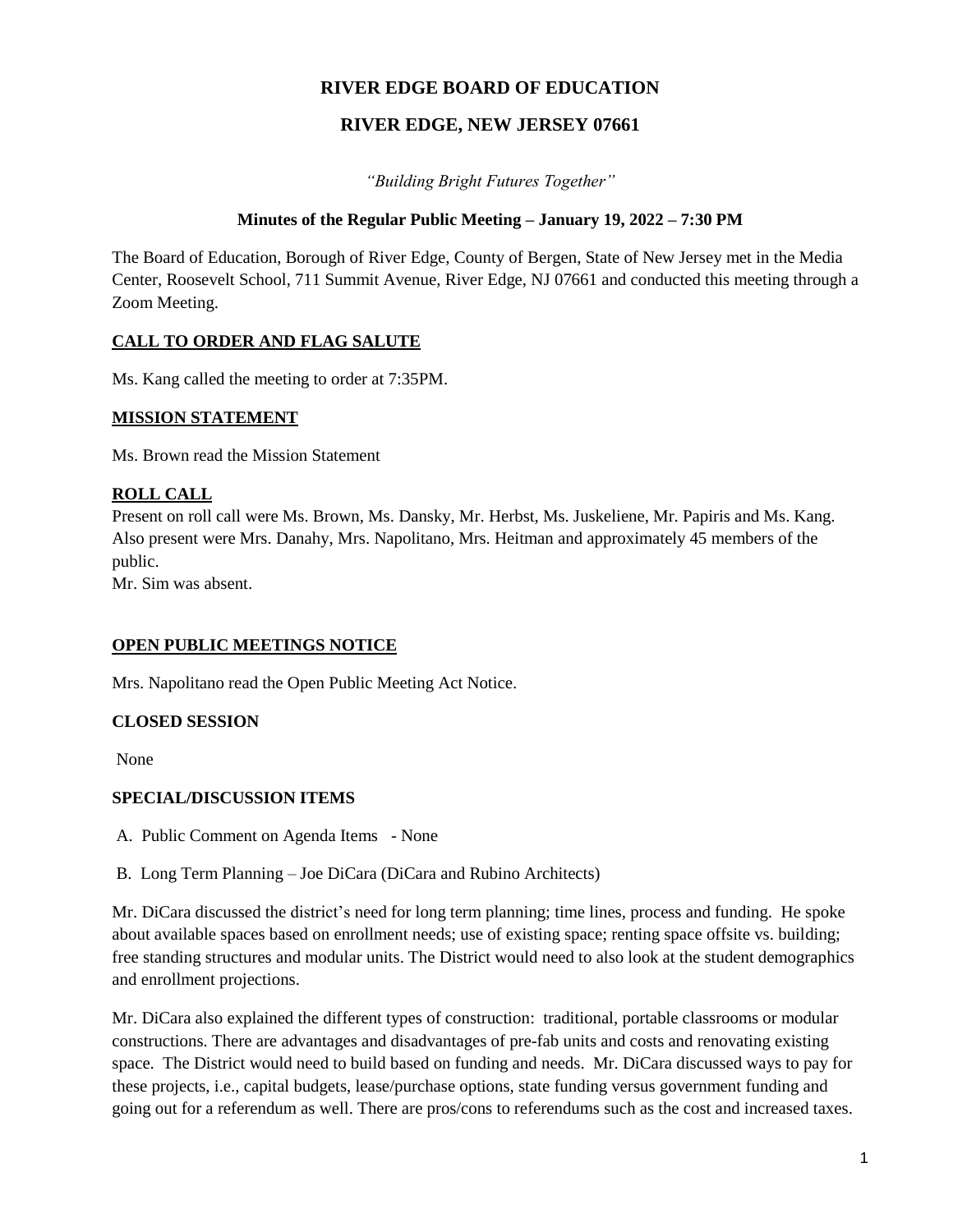There is no space available at Roosevelt School for expansion but, Cherry Hill School is a good place for expansion

Ms. Kang opened the floor to the public for questions.

Questions were asked and answered regarding the long-term planning and solar panels to reduce energy costs.

Mr. Jim Leon (728 Summit Avenue), a former Board of Education member asked about possible solar panels.

Mr. John Binetti (787 Kinderkamack Road) asked about any options for Roosevelt School to expand; or the purchase of a house and/or building at Cherry Hill School and Roosevelt School.

Mr. DiCara answered their questions.

Ms. Kang spoke about looking at the needs of the District now and noted that demographic needs have changed.

## **REPORTS**

# **SUPERINTENDENT**

Mrs. Danahy reported the staff shortages that took place during our Pandemic. Our staff has now returned and we are doing well. Mrs. Danahy also updated on the Pandemic Response Team and the COVID Hub. The Pandemic Response Team includes a diverse group including River Edge parents, nurses and staff. The COVID Hub which is located on our District website is now up and updates in real time. The Pandemic Response Team meets before guidance is updated. Families are also able to access current and up-to-date information regarding COVID protocol, case numbers and more. The HUB proves to be a more efficient option for communicating to the entire community rather than sending emails. Mrs. Danahy also stated that our numbers are declining and we are hopefully on a downward trend

# **PRINCIPAL**

Mrs. Heitman reported on the following items:

The student council had a *Table to Table* fundraiser which helps to give food for those in need, raising over \$5,500. This was the most money raised this year out of any organization and the most of any school in New Jersey. We are happy that they can help families in need.

Spelling bee will be on January  $29<sup>th</sup>$  for participants from grades 3-6. The winner will go to the next competition in February from the Women's Club.

The PTO is just about finished offering teacher grants for our CHS teachers. Thank you.

The Kindergarten winter concert has been moved to later in February.

The 4th grade theatre performance will also be in February, a product of our Mayo Performing Arts Partnership.

Today, the PDIA Cycle II for Math ended. The next cycle will start in two weeks.

Some new security cameras were replaced by New Bridge Center and installed by the blacktop and field for better viewing of our schools.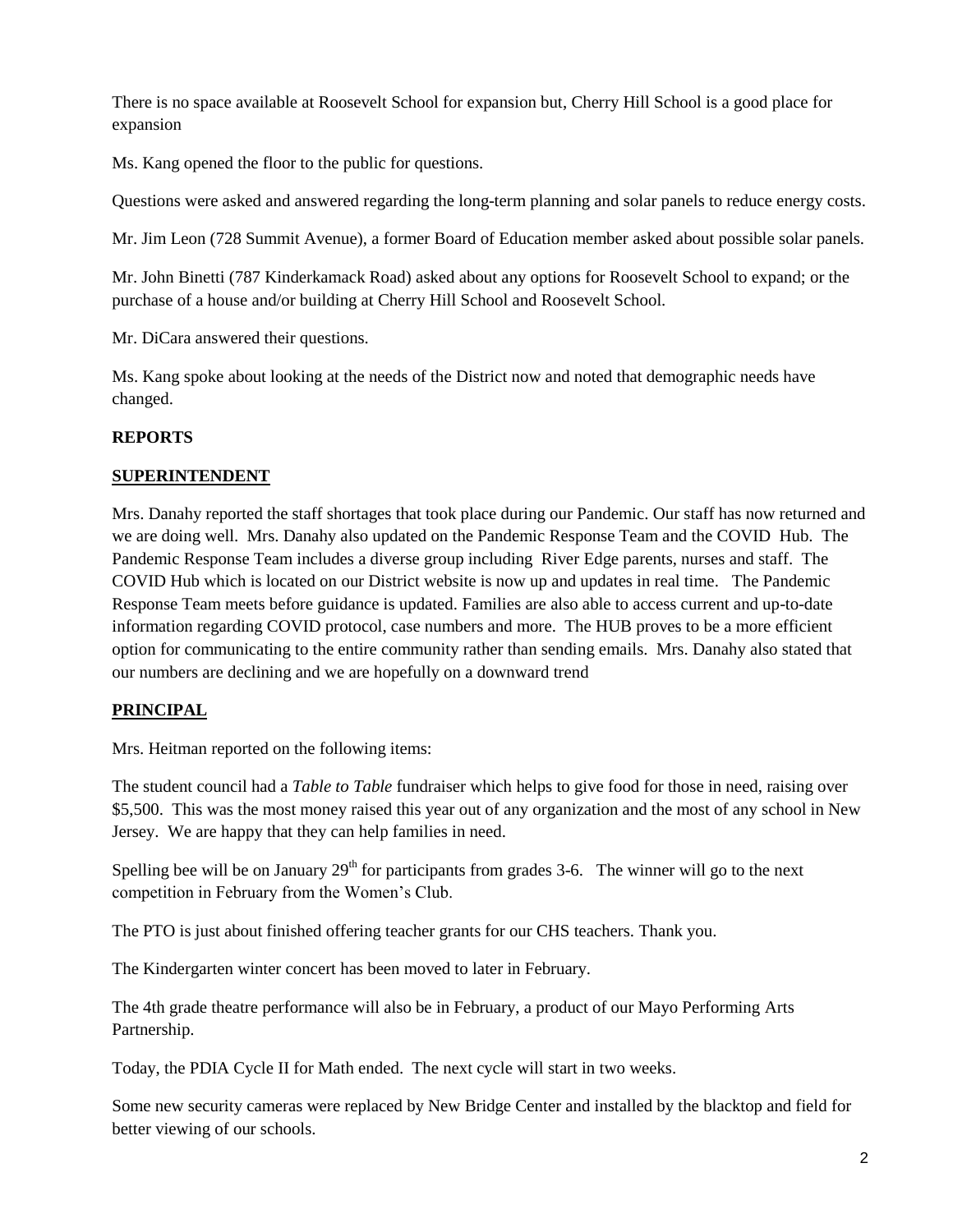# **BOARD SECRETARY**

Mrs. Napolitano reported on the reimbursement received from Alyssa's Law. Funds were placed back in the capital reserve account and this is reflected in Motion D5.

This was a 2020 project under Alyssa's law for silent alarm systems which is eligible for funding. The funds came from capital reserve account.

Mrs. Napolitano also said that they met with the architects to look at different options for our building space needs.

Administration met with Di Caro & Rubino and a modular building company to discuss options for a possible modular unit.

Questions were asked about schools that used or are using modular units. All were questions were answered.

## **PRESIDENT**

Ms. Kang reported on the upcoming New Jersey School Boards Association ("NJSBA") meeting on January  $31<sup>st</sup>$  at 7:00pm. This is a virtual meeting and more information can be found on the NJSBA website. There will be discussions regarding relationships with Board of Education members and Superintendents. Ms. Kang encouraged many to attend as this is a great way to meet other Board members. Ms. Kang also stated that voting on the executive committee will also take place that evening.

Ms. Kang also updated the Board and attendees on the Finance and Facilities Committee meeting this week.

## **COMMITTEES**

#### **Finance and Facilities Committee**

Ms. Dansky reported on the Finance and Facilities Committee meeting. Agenda discussions included: bill procedures, inter-local agreements, spaces, room for improving board office space, tuition from out of district students, budget, possible tours of buildings for Board Members, meeting with Region V and auditors and Board of Education office space. The next meeting will be held on February 1, 2022. Principals will be attending this meeting and discussions will take place regarding space reconfiguration. Future topics will be on budget and space.

#### **Pandemic Response Team**

Mr. Papiris reported on the Pandemic Response Team who met last week. The team consists of a very diverse group of community. The meeting was very productive and the team spoke about the COVID Hub which includes meeting notes, up-to-date information. Mr. Papiris also stated that numbers are going down in River Edge.

The Pandemic Response Team will meet before any guidance is changed or updated and as necessary. Their goal is keeping all students safe in school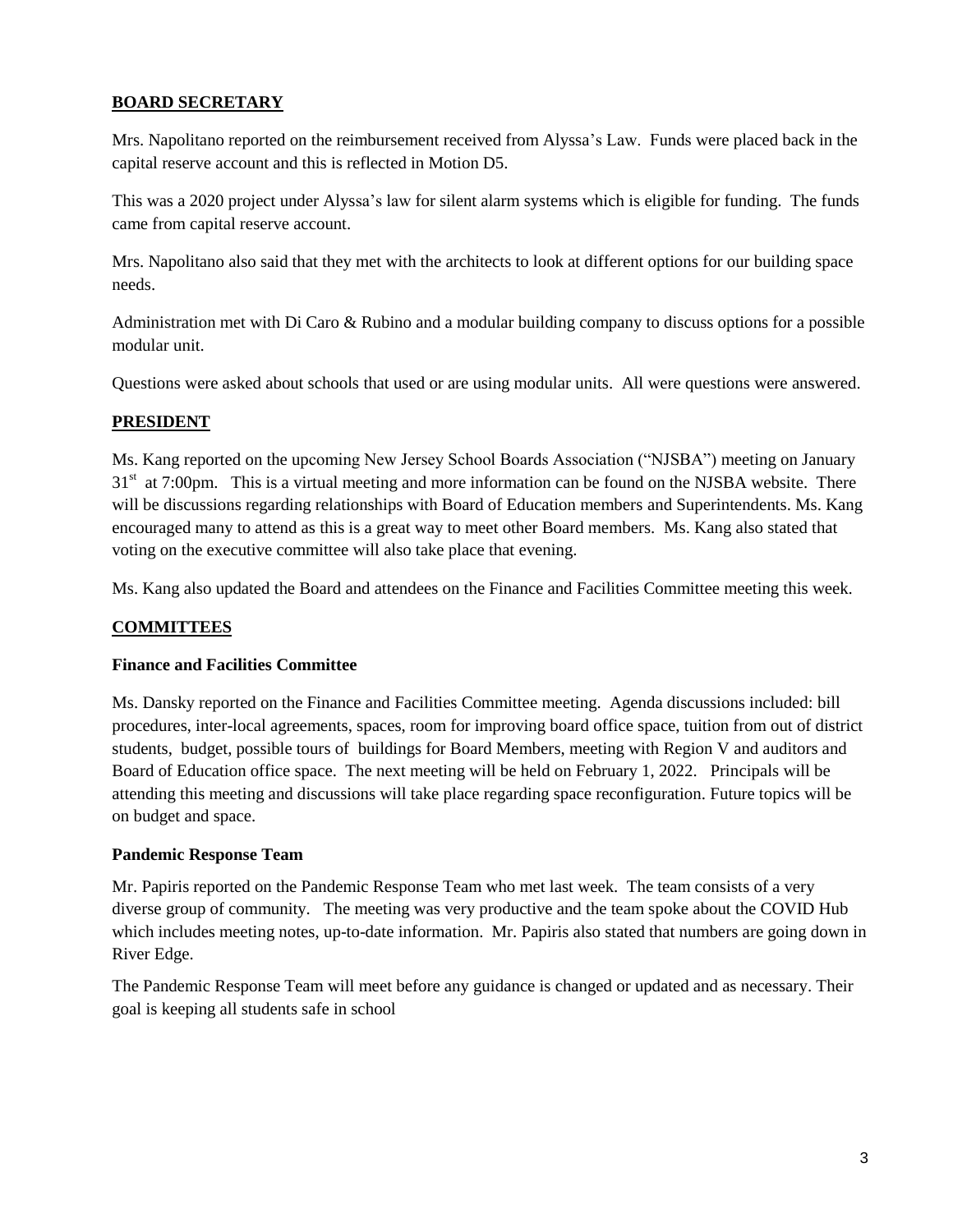### **Personnel and Management Committee**

Mr. Herbst spoke about committee agenda items, upcoming vacancies, anticipated vacancies and candidate pool. Mrs. Danahy will be reaching out to local colleges to diversify the candidate pool. Mr. Herbst also said that the Personnel and Management Committee discussed website improvements, substitute rates, surveying other districts to find out their substitute rates, using retirees as substitutes. Mr. Herbst said that a review of organizational chart will be discussed in the Executive Session at the next Board of Education meeting. Mr. Herbst also mentioned Governor Murphy's bill that would allow retired teachers to resume teaching again.

### **MOTIONS TO BE ACTED UPON**

#### **ADMINISTRATION/POLICY**

1. That the Board of Education approve the Minutes of January 5, 2022.

### **Motion by: Mr. Herbst Seconded by: Mr. Papiris**

Ayes: Ms. Brown, Ms. Dansky, Mr. Herbst, Ms. Juskeliene, Mr. Papiris, Ms. Kang Nays: None

- 2. That the Board of Education approve the staff development and travel as per the schedules for January 2022 including relevant mileage reimbursement. (Addendum)
- 3. That the Board of Education approve the River Edge Elementary School Calendar for the 2022-2023 school year. (Addendum)

#### **Motion by: Mr. Papiris Seconded by: Ms. Brown**

Ayes: Ms. Brown, Ms. Dansky, Mr. Herbst, Ms. Juskeliene, Mr. Papiris, Ms. Kang Nays: None

4. That the Board of Education approve the English Language Learner Three-Year Program Plans for 2021- 2024. (Addendum)

#### **Motion by: Ms. Brown Seconded by: Ms. Juskiliene**

Ayes: Ms. Dansky, Mr. Herbst, Ms. Juskeliene, Mr. Papiris, Ms. Kang Nays: None Abstained: Ms. Brown

> 5. That the Board of Education approve the updated ARP ESSER Safe Return Plan for the 2021-2022 school year. (Addendum)

#### **Motion by: Ms. Juskiliene Seconded by: Ms. Brown**

Ayes: Ms. Brown, Ms. Dansky, Mr. Herbst, Ms. Juskeliene, Mr. Papiris, Ms. Kang Nays: None

#### **CURRICULUM/EDUCATION** - None

#### **BUILDINGS & GROUNDS** - None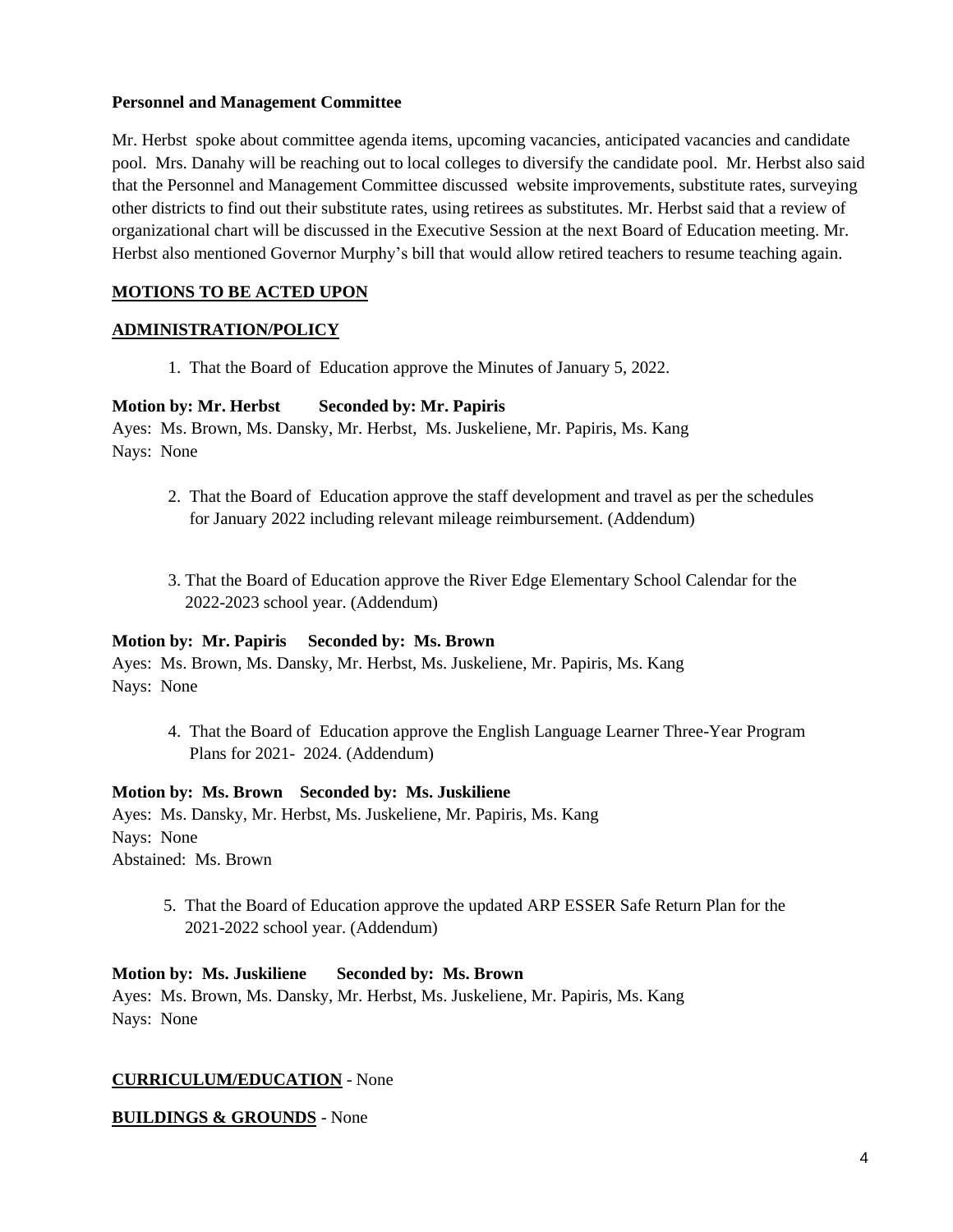## **FINANCE/GRANTS/GIFTS**

- 1. That the Board of Education approve the bills & claims dated January 2022 totaling \$641,942.68 including checks #10454 through #10539. Payrolls dated December 15, 2021 and December 23, 2021, totaling \$1,366,370.99 issued therefore, a copy of such warrants list be attached as part of these minutes. (Addendum)
- 2. That the Board of Education approve the Budget Transfers for the school year 2021-2022 as of December 31, 2021. (Addendum)
- 3. That the River Edge Board of Education approve the Secretary's and Treasurer's Report for the period ending December 31, 2021.

 Further, we certify that as of December 31, 2021 after review of the secretary's monthly financial report (appropriations section) and upon consultation with the appropriate district officials, to the best of our knowledge no major account or funds has been over-expended in violation of N.J.A.C. 6A:23-2.11 and that sufficient funds are available to meet the districts financial obligation for the remainder of the fiscal year. (Addendum)

## **Motion by: Ms. Dansky Seconded by: Mr. Herbst**

Ayes: Ms. Brown, Ms. Dansky, Mr. Herbst, Ms. Juskeliene, Mr. Papiris, Ms. Kang Nays: None

4. That the Board of Education accept the \$280.00 donation from Jennifer Wong Hernandez for general use at Roosevelt School (Addendum) Ms. Kang thanked Ms. Hernandez for continuing to support our schools.

## **Motion by: Mr. Herbst Seconded by: Mr. Papiris**

Ayes: Ms. Brown, Ms. Dansky, Mr. Herbst, Ms. Juskeliene, Mr. Papiris, Ms. Kang Nays: None

5. That the Board of Education approve to deposit monies into Capital Reserve in the amount of \$64,113 for the reimbursement of funds used from this account for Alyssa's Law Compliance and School Security Grants project from 2020.

## **Motion by: Mr. Papiris Seconded by: Ms. Brown**

Ayes: Ms. Brown, Ms. Dansky, Mr. Herbst, Ms. Juskeliene, Mr. Papiris, Ms. Kang Nays: None

## **PERSONNEL**

- 1. That the Board of Education designates Louise Napolitano as the Public Agency Compliance Officer for the 2021-2022 school year.
- 2. That the Board of Education approve the following teachers for Cycle III (ELA) of the Post Dismissal Instructional Academy for the 2021-2022 School Year, as per contract: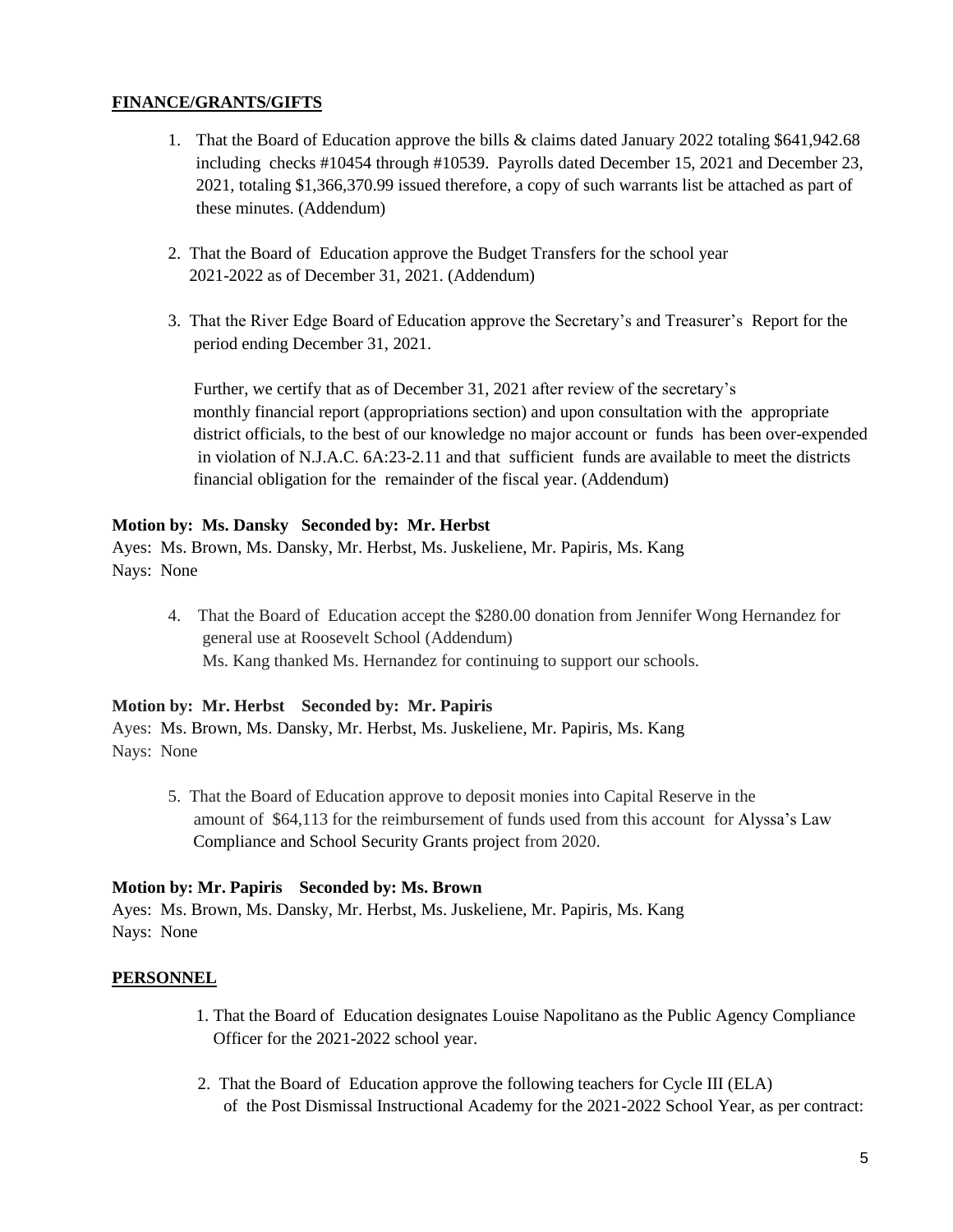| Roosevelt           | <b>Cherry Hill</b> |
|---------------------|--------------------|
| Abby Burns-Paterson | Rebecca Delpriore  |
| Jason Funabashi     | *Kristen Karavitis |
| Kristen Marco       | *Kelsey Lapp       |
| Alexandra McNeil    | Michelle Parisi    |
| Katelyn Mills       | Gabrielle Sagala   |
| Colleen Poole       | Noy Sapir          |
|                     |                    |

 3. That the Board of Education post-approve the following aides for Cycle II (SEL) of the Post Dismissal Instructional Academy for the 2021-2022 School Year, as per contract:

| Roosevelt                | <b>Cherry Hill</b> |  |
|--------------------------|--------------------|--|
| <b>Francisco Benitez</b> | Kathy Lawler       |  |
| Lisa Spinetti            | Jane Gonzalez      |  |
|                          | Deanna Wallace     |  |

- 4. That the Board of Education post-approve Shauntea Weaver for Cycle II (Math) of the Post Dismissal Instructional Academy for the 2021-2022 School Year, as per contract.
- 5. That the Board of Education, with the recommendation of the Superintendent, approve a Maternity/Disability Leave of Absence for Leah Gallo to commence on or about June 13, 2022, followed by a State/Federal Family Leave of Absence to commence on or about September 1, 2022 through November 25, 2022. (Addendum)
- 6. It is recommended by the Superintendent that the Board of Education approve professional day requests for the following staff members to attend workshops/conferences as noted and in accordance with appropriate statute:

| <b>Name/Position</b>       | <b>Workshop/Conference</b>                             | Date(s)   | Cost to         |
|----------------------------|--------------------------------------------------------|-----------|-----------------|
|                            |                                                        |           | District/Inc.   |
|                            |                                                        |           | Mileage (not to |
|                            |                                                        |           | exceed)         |
| Eric Anderson              | 2022 SHAPENJ Convention                                | 2/15/2022 | \$194.50        |
| Teacher/RS                 |                                                        |           |                 |
| <b>Physical Education</b>  |                                                        |           |                 |
| Eric James                 | 2022 SHAPENJ Convention                                | $2/15-$   | \$244.91        |
| <b>Assistant Principal</b> |                                                        | 16/2022   |                 |
| <b>Christine Moran</b>     | 2022 SHAPENJ Convention                                | $2/15-$   | \$244.91        |
| Supervisor Curriculum      |                                                        | 16/2022   |                 |
| & Instruction              |                                                        |           |                 |
| Wendy Naimister            | 2022 SHAPENJ Convention                                | $2/15-$   | \$320.81        |
| Teacher/CHS                |                                                        | 16/2022   |                 |
| <b>Physical Education</b>  |                                                        |           |                 |
| Ryan Schmid                | 2022 SHAPENJ Convention                                | $2/15-$   | \$320.81        |
| Teacher/CHS                |                                                        | 16/2022   |                 |
| Physical Education         |                                                        |           |                 |
| Leah Gallo                 | Winter Institute Food for Thought: Introduction to the | 2/5/22    | \$90.00         |
| Teacher/RS                 | Phonological Awareness Screening Test, Phonological    |           |                 |
| Grade 2                    | Awareness, Using Decodable Text for More than Phonics  |           |                 |
| Katelyn Stehn              | Winter Institute Food for Thought: Introduction to the | 2/5/2022  | \$90.00         |
| Teacher/RS                 | Phonological Awareness Screening Test, Phonological    |           |                 |
| Grade 2                    | Awareness, Using Decodable Text for More than Phonics  |           |                 |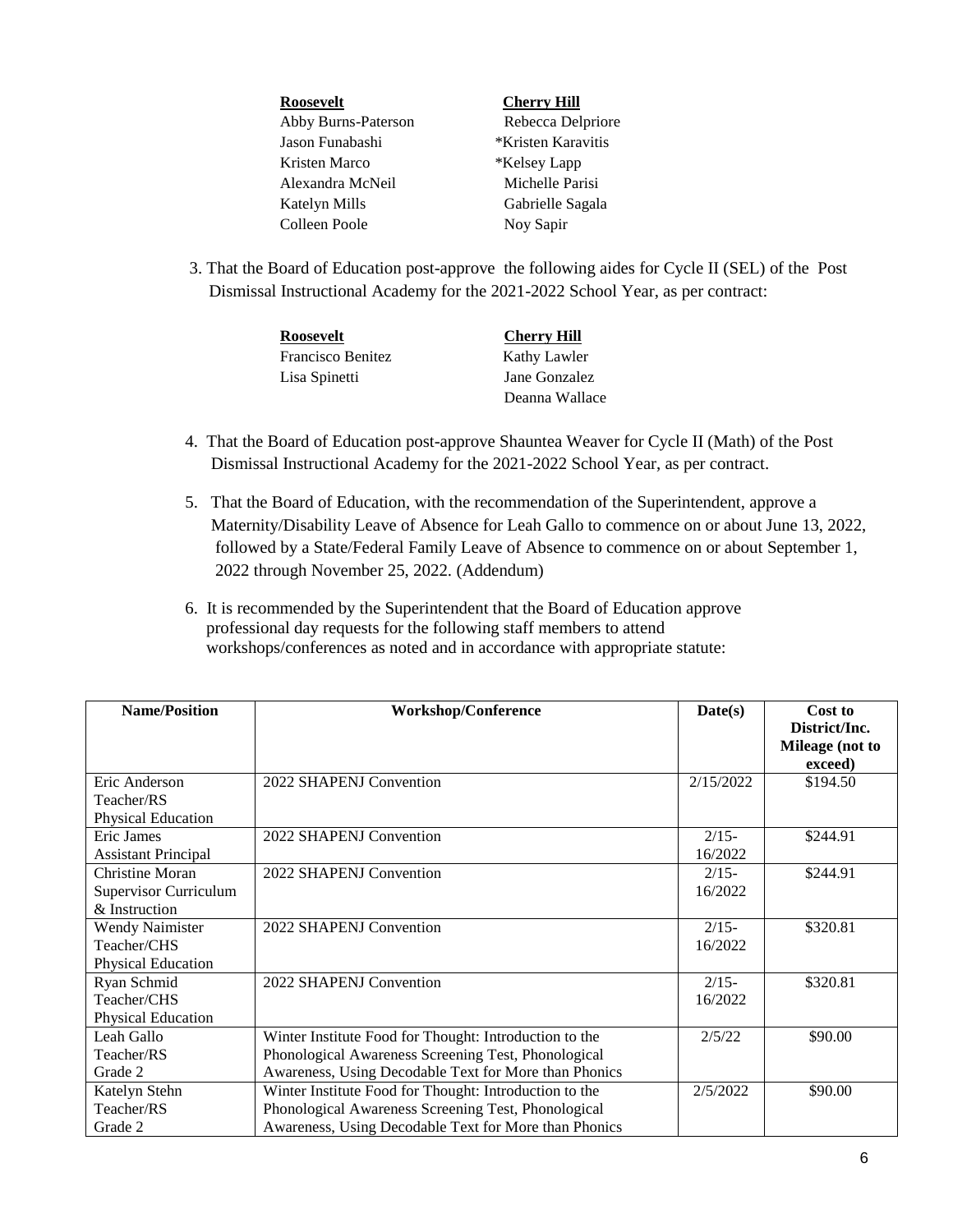### **Motion by: Ms. Brown Seconded by: Ms. Juskeliene**

Ayes: Ms. Brown, Ms. Dansky, Mr. Herbst, Ms. Juskeliene, Mr. Papiris, Ms. Kang Nays: None

#### **RIVER EDGE SPECIAL EDUCATION** - None

#### **REGION V ADMINISTRATION & TRANSPORTATION**

1. That the Board of Education approve the bills & claims dated January 2022 totaling \$889,209.58 including checks #60369 through #60466.

#### **Motion by: Ms. Juskeliene Seconded by: Ms. Dansky**

Ayes: Ms. Brown, Ms. Dansky, Mr. Herbst, Ms. Juskeliene, Mr. Papiris, Ms. Kang Nays: None

2. WHEREAS, the River Edge Board of Education (the "Board") is the lead education agency ("LEA") for the Bergen County Region V Council for Special Education ("Region V"); and

 WHEREAS, Region V provides shared services for its member districts, non member districts such as evaluations, direct services, and consultation; and services to non-public schools as requested by member and non-member districts;

 WHEREAS, as the LEA, the Board must approve the contract of the providers that Region V utilizes to deliver shared services to its member districts, non-member districts and services to non-public schools as requested by member and non member districts;

 BE IT RESOLVED, that the Board, upon recommendation of the Superintendent, approve the contract of the following Region V Shared Services Consultants/Agencies to provide evaluations, direct services, and consultation, to public and non- public schools for member districts and non-member districts upon request for the 2021-2022 school year:

3. That the Board of Education post approve White Glove Community Care, Inc. for the 2021-2022 school year.

| Agency                              | <b>Service</b>          | <b>Rates</b>                                                                                 |
|-------------------------------------|-------------------------|----------------------------------------------------------------------------------------------|
| White Glove Community<br>Care, Inc. | <b>Nursing Services</b> | Public School Nurse: \$85/hr<br>Nonpublic School Nurse: \$85/hr<br>Public/Nonpub LPN:\$60/hr |

4. That the Board of Education rescind the following Renewal Contracts for the 2021- 2022 school year.

| Route # | Transporter                        | Per Diem |
|---------|------------------------------------|----------|
| 2643    | <b>Morgan Educational Services</b> | \$227.67 |
| 2931    | First Student, Inc.                | \$413.20 |
|         | <b>RC</b> Prime Transportation     | \$171.68 |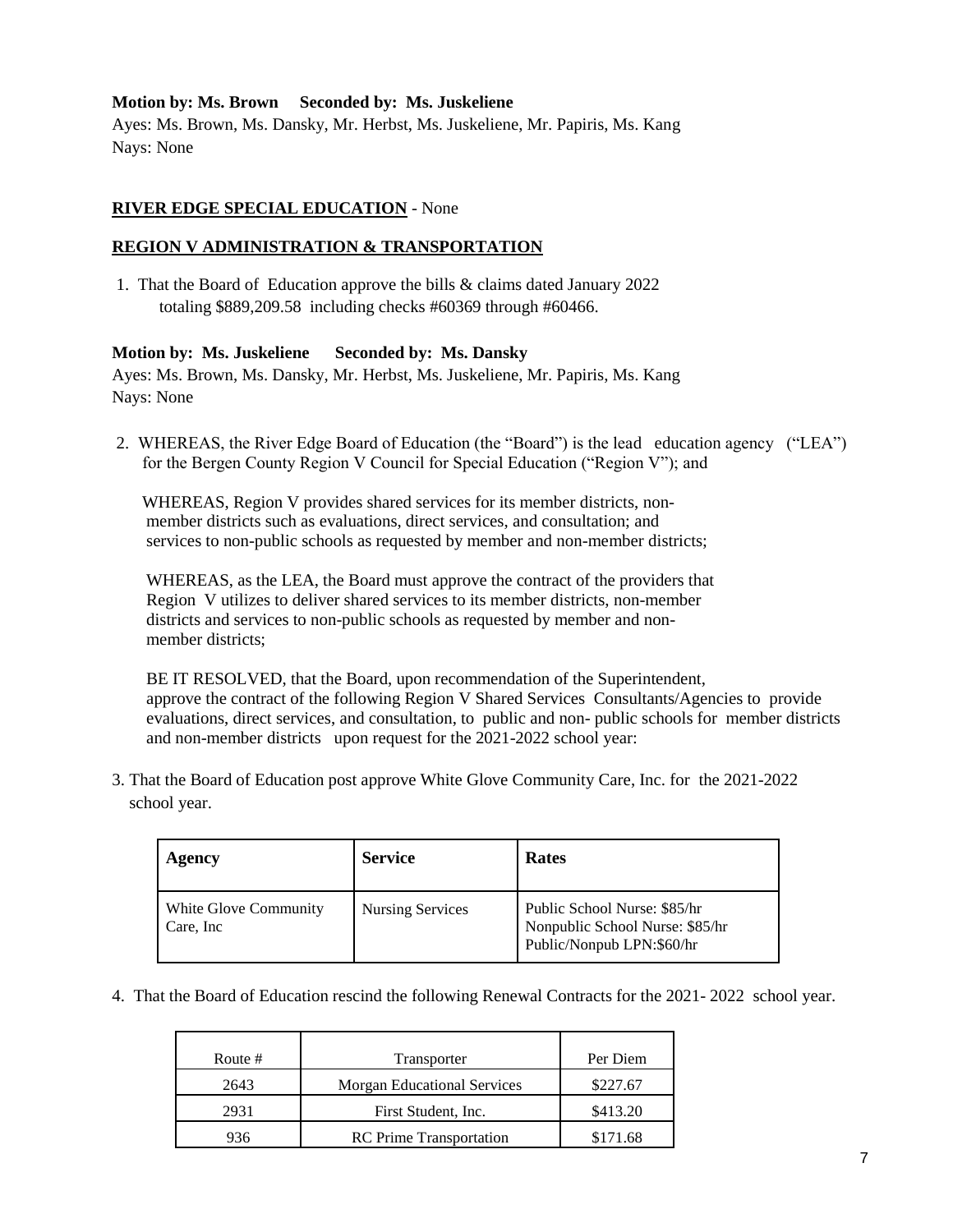5. That the Board of Education post approve the following Renewal Contracts for the 2021-2022 school year.

| Route # | Transporter                        | Per Diem |
|---------|------------------------------------|----------|
| 2475    | <b>Valley Transportation</b>       | \$76.15  |
| 2643    | <b>Morgan Educational Services</b> | \$235.84 |
| 2931    | First Student, Inc.                | \$411.84 |
| 2936    | <b>RC</b> Prime Transportation     | \$202.36 |
| 2946    | All Points Transportation          | \$208.38 |

6. That the Board of Education post approve the following Bid Contracts for the 2021-2022 school year.

|       |             |          |         |                 | Increase / |
|-------|-------------|----------|---------|-----------------|------------|
|       |             |          |         | Increase /      | Decrease   |
|       |             |          | Per     | Decrease        | Adjustment |
|       |             | Per      | Diem    | Adjustment cost | cost per   |
| Route | Transporter | Diem     | Aide    | per Vehicle     | Mile       |
|       | J&W         |          |         |                 |            |
| 3011  | Financial   | \$485.00 | \$60.00 | \$485.00        | \$.01      |

 7. That the Board of Education post approve the following Addendum Contracts for the 2021-2022 school year.

| Route | Transporter               | Per Diem |
|-------|---------------------------|----------|
| 2903  | All Points Transportation | \$125.00 |
| 3011  | J&W Financial             | \$470.00 |

 8. That the Board of Education post approve the following Quote Contracts for the 2021-2022 school year.

|            |                    |          | Per     | Total    |
|------------|--------------------|----------|---------|----------|
|            |                    | Per      | Diem    | Per      |
| Route      | Transporter        | Diem     | Aide    | Diem     |
|            | Morgan Educational |          |         |          |
| <b>COC</b> | Services           | \$299.00 | \$86.00 | \$385.00 |

 9. That the Board of Education approve the 2021-2022 Jointure Transportation Agreement between Region V (Host) and Mainland Regional Board of Education (Joiner).

#### **Motion by: Mr. Herbst Seconded by: Mr. Papiris**

Ayes: Ms. Brown, Ms. Dansky, Mr. Herbst, Ms. Juskeliene, Mr. Papiris, Ms. Kang Nays: None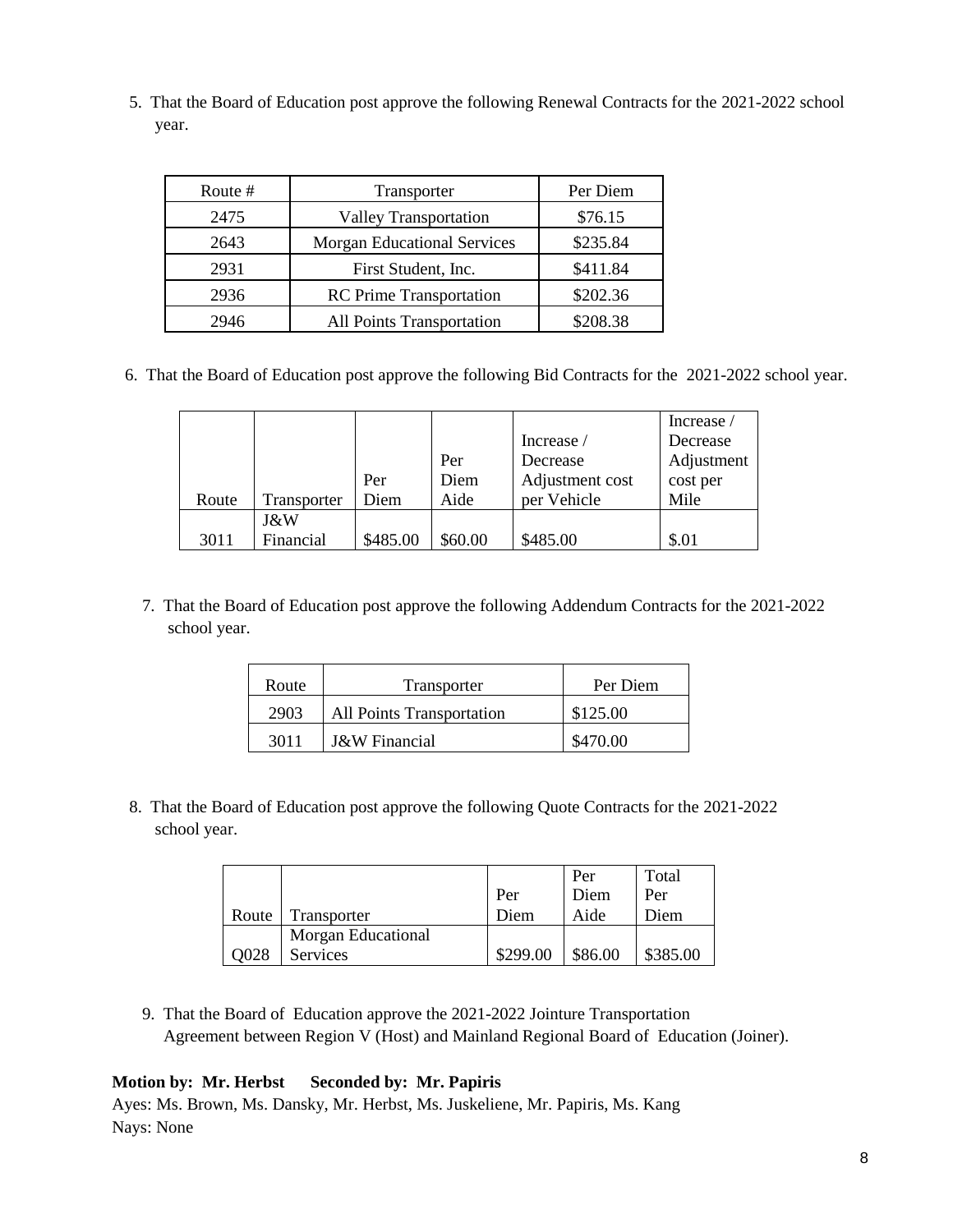### **OLD/NEW BUSINESS**

Ms. Dansky stated that the County Leadership is to honor Dr. Lawrence Feinsod, Retiring Executive Director of New Jersey School Boards Association. Dr. Feinsod was very generous and very active in New Jersey

Steve Fogarty, Esq. will present at the next BOE meeting.

Ms. Brown thanked Mrs. Danahy and the principals and teaching staff for keeping the school open and pulling together as a team to keep students in school and for everyone's hard work in keeping our schools open.

Ms. Kang stated that Mrs. Danahy meets with the PTO leadership bi-monthly and requested that a Board of Education representative attend their meetings. Ms. Kang volunteered to be the representative and also said that this is a great way to work together at different levels.

Mrs. Danahy thanked the PTO for their leadership and our district as a whole. The PTO is committed to our district as a whole.

# **PUBLIC DISCUSSION**

**Lauren Thiffault (159 Greenway Terrace)** Several questions were asked regarding substitutes, student teaching and certification, capital reserve budget, COVID District decisions and if there is a plan for 2022- 2023 to cover the cost of Chrome Books.Mrs. Napolitano said there is approximately \$1.5 million in the capital reserve budget which is used for capital projects, boilers, repairs, roofing, air conditioning, etc. These monies are not used for instructional supplies or Chrome Books. Mrs. Napolitano also thanked the PTO for purchasing Chrome books for both schools and said that these items are budgeted as needed in the general fund budget. Ms. Thiffault also expressed concern regarding COVID restrictions with the new variant and how does the district decide on the parameters where student are seated/spaced out. Mrs. Danahy said that this is based on the fact that we are a red level. The entire county is in red level when the numbers go down, children will be able to sit closer together. All questions were answered. Decisions are based following the guidance. There are approximately 15 people are on the Pandemic Response Team.

**Christopher Sullivan (183 Monroe Avenue**) Mr. Sullivan spoke about his feelings of an unsafe class environment in his child's classroom. There is disruptive behavior among several students and he would like the troubled students removed from class so that others can learn. Ms. Kang thanked him for his comments and recommended he speak generally.

**Dana Hosey (219 Voorhis Avenue)** Ms. Hosey spoke about mask wearing in school and how it does effect younger children, including hers. It creates mental health issues in children; little children do not want to wear masks all day, some have sensory issues and are scared to come to school because they have to wear masks. Her child does not want to go to school because of this. Mrs. Danahy went on to say the time will come when not having to wear masks will happen and we do understand that it can hinder the education of younger children.

**Lauren Carrabs (848 Bogert Road)** Ms. Carrabs agreed with Dana Hosey's comments about mental health issues with children wearing masks. She also questioned why Mr. Sullivan's concerns were not addressed at the meeting. Ms. Kang stated it is to be discussed at an Administrative level and not at a public board meeting.